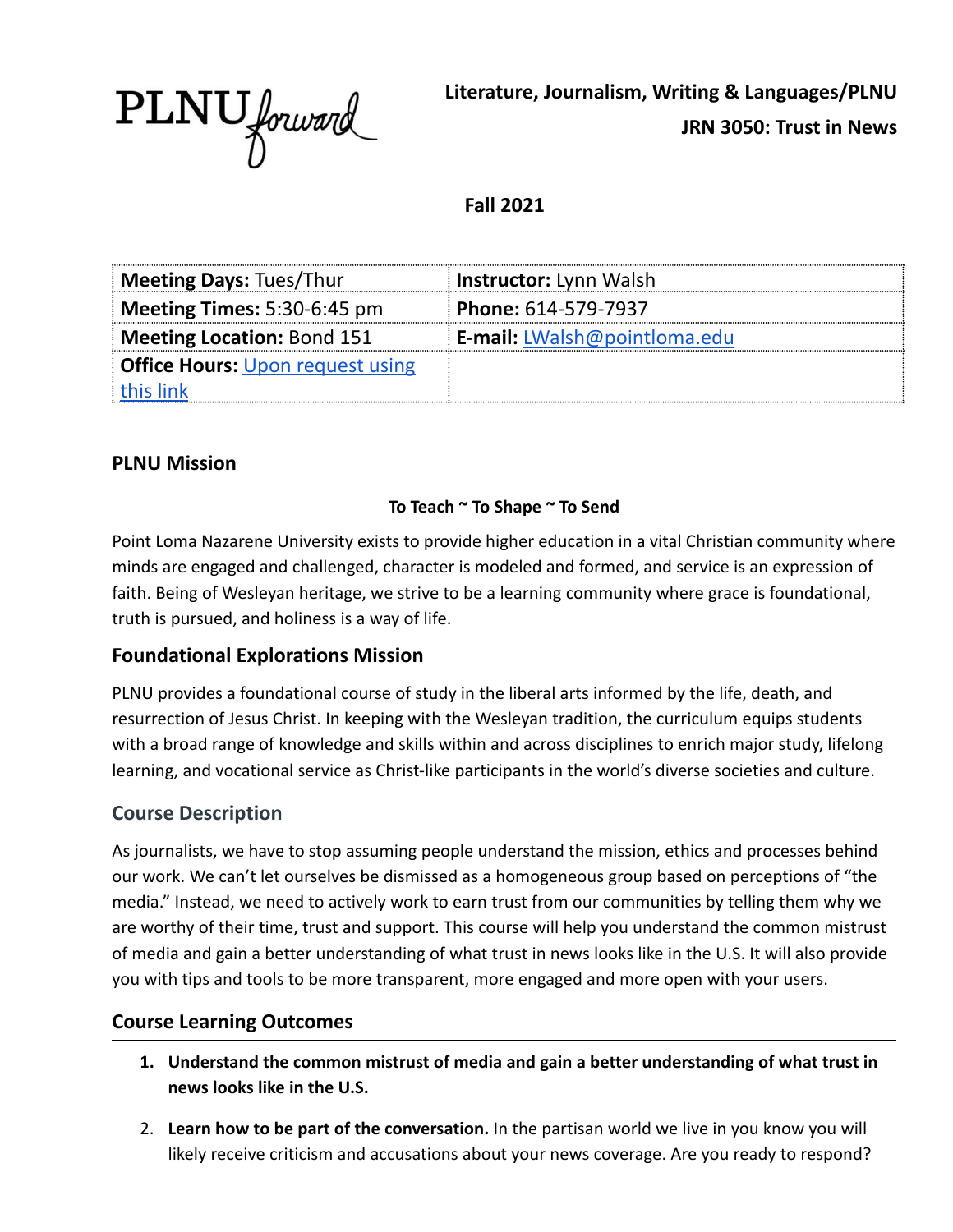More importantly, are you prepared to engage with your audience by asking for and listening to their feedback? This class will prepare you to answer these questions.

- 3. **Learn how to correct the misunderstandings that drive some attitudes toward journalism.** Most non-journalists don't know how journalists do their jobs. And why should they? Historically, we have done a poor job of explaining how it works. In this class, you will learn how to correct misconceptions and assumptions about journalism while building trust in your work.
- 4. **Learn how to tell your own story.** You're part of "the media," but you don't need to let that define you. Trust in "the media" is low, and in some cases, there may be good reasons for that. But, you're part of "the media" too, right? And you produce honest, ethical, trustworthy content, right? In this class, you will learn how to differentiate your journalism from the rest and build trust in the process.
- 5. **Learn how to get credit for the ethics and fairness behind your news coverage.** As a journalist, you know how hard you work to be fair and ethical, but do your users? Probably not. In this class, you will learn how you can discuss your standards for ethics and fairness with your users.
- 6. **Learn how to retain subscriptions and thrive financially.** Journalism costs money. We know that, but do our users? Do they know why supporting you is important to the communities you serve? In this class, you will learn how to talk about your value as a journalist and why it costs money.

#### **Department Learning Outcomes**

1. Students will demonstrate the skills necessary for effective research, writing, and oral communication in various genres and media. 2. Students will display interpretive, analytical, and critical skills developed through the close study and analysis of texts. 3. Students will demonstrate knowledge of diverse cultures and literary texts. 4. Students will demonstrate knowledge of the nature, structure, and history of language. 5. Students will develop redemptive social and spiritual engagement through studies of language, text, cultures, and media.

#### **Journalism Program Learning Outcomes**

Students who complete the program in Journalism will be able to 1. exhibit effective research and reporting practices. 2. display strong interpretive, analytic, and critical thinking skills. 3. communicate ideas clearly and accurately in forms appropriate to the purpose, medium, and audience. 4. employ appropriate ethical and legal standards and professional codes in their service to their communities and cultures.

## **Required Texts**

Students are also expected to consume news content every day, monitor news websites or news broadcasts and be ready to discuss events and coverage. Subscribing to news apps is a good idea.

## **Course Credit Hour Information**

In the interest of providing sufficient time to accomplish the stated Course Learning Outcomes, this class meets the PLNU credit hour policy for a three-unit class delivered over 15 weeks. It is anticipated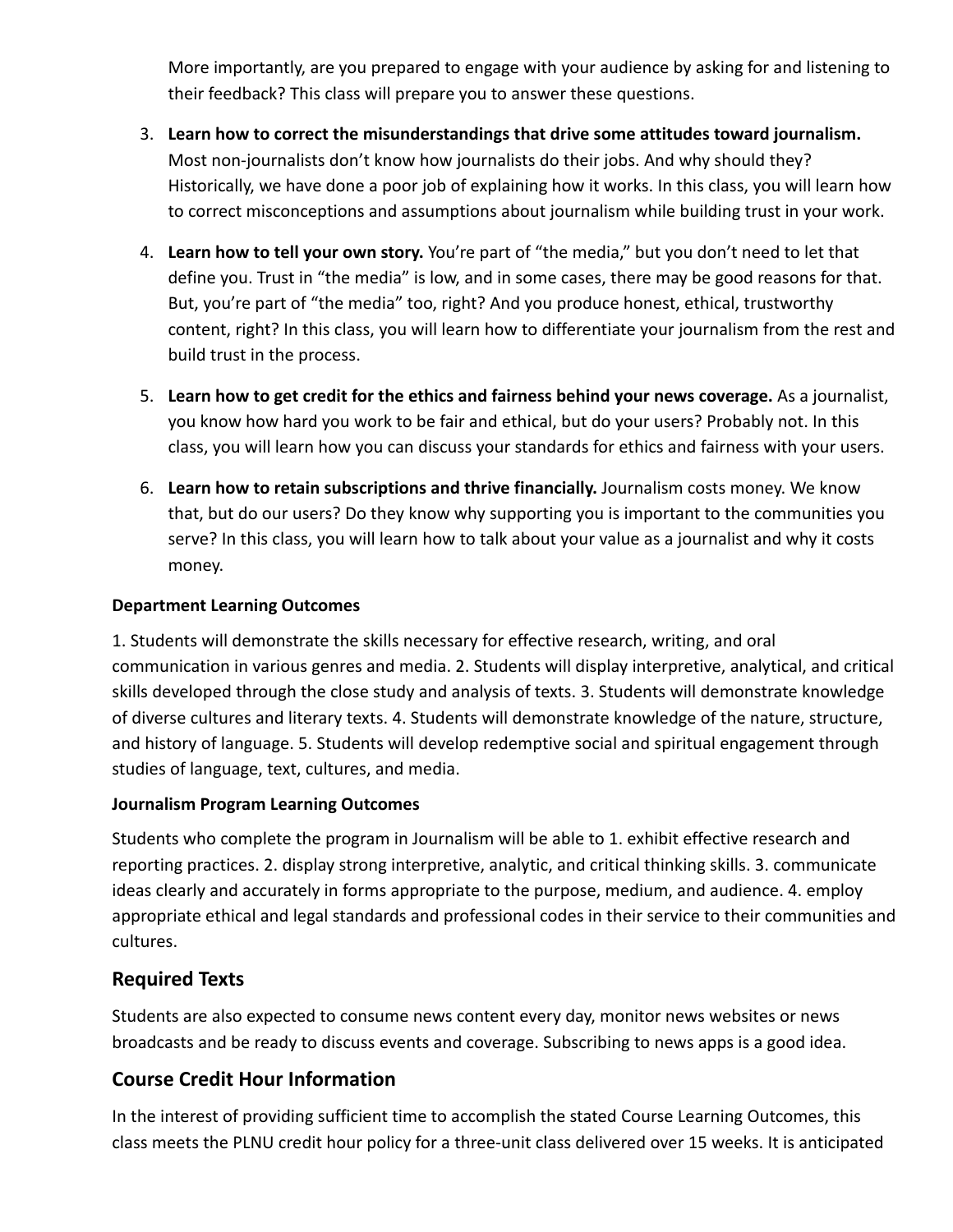that students will spend a minimum of 37.5 participation hours per credit hour on their coursework. For this course, students will spend an estimated 112.5 total hours meeting the course learning outcomes. The time estimations are provided in the Canvas modules.

| <b>ASSIGNMENT VALUES:</b>                                                                                                                                                                                                                                                                                                       | <b>GRADE % SCALE:</b>          |
|---------------------------------------------------------------------------------------------------------------------------------------------------------------------------------------------------------------------------------------------------------------------------------------------------------------------------------|--------------------------------|
| News Consumption Log (100 points)                                                                                                                                                                                                                                                                                               | $A = 90 - 100$                 |
| News Consumption Log Reflection Paper (100 points)                                                                                                                                                                                                                                                                              | $B = 80 - 89$<br>$C = 70 - 79$ |
| Misinformation Assignment (50 points)                                                                                                                                                                                                                                                                                           | $D=60-69$<br>$F = 0.59$        |
| Interviewing Assignment (100 points)                                                                                                                                                                                                                                                                                            |                                |
| Identities and Bias Assignment (50 points) Calling Card (50 points)                                                                                                                                                                                                                                                             |                                |
| Feedback Loop Assignment (100 points)                                                                                                                                                                                                                                                                                           |                                |
| About Us Page Assignment (50 points)                                                                                                                                                                                                                                                                                            |                                |
| Replying to News Consumer Assignment (50 points)                                                                                                                                                                                                                                                                                |                                |
| Media Literacy Assignment (50 points)                                                                                                                                                                                                                                                                                           |                                |
| Participation/Attendance (50 points)                                                                                                                                                                                                                                                                                            |                                |
| <b>Extra Credit for Published Work:</b> Students are encouraged to get<br>news stories published to begin building a professional portfolio.<br>Up to two stories published from the first day of class until the<br>last day of class may be submitted for extra credit in JRN 3050 IF<br>the stories include a trust element. |                                |

# **State Authorization**

State authorization is a formal determination by a state that Point Loma Nazarene University is approved to conduct activities regulated by that state. In certain states outside California, Point Loma Nazarene University is not authorized to enroll online (distance education) students. If a student moves to another state after admission to the program and/or enrollment in an online course, continuation within the program and/or course will depend on whether Point Loma Nazarene University is authorized to offer distance education courses in that state. It is the student's responsibility to notify the institution of any change in his or her physical location. Refer to the map on State Authorization to view which states allow online (distance education) outside of California.

## **Incomplete and Late Assignments**

All assignments are to be submitted/turned in by the beginning of the class session when they are due—including assignments posted in Canvas. Incompletes will only be assigned in extremely unusual circumstances.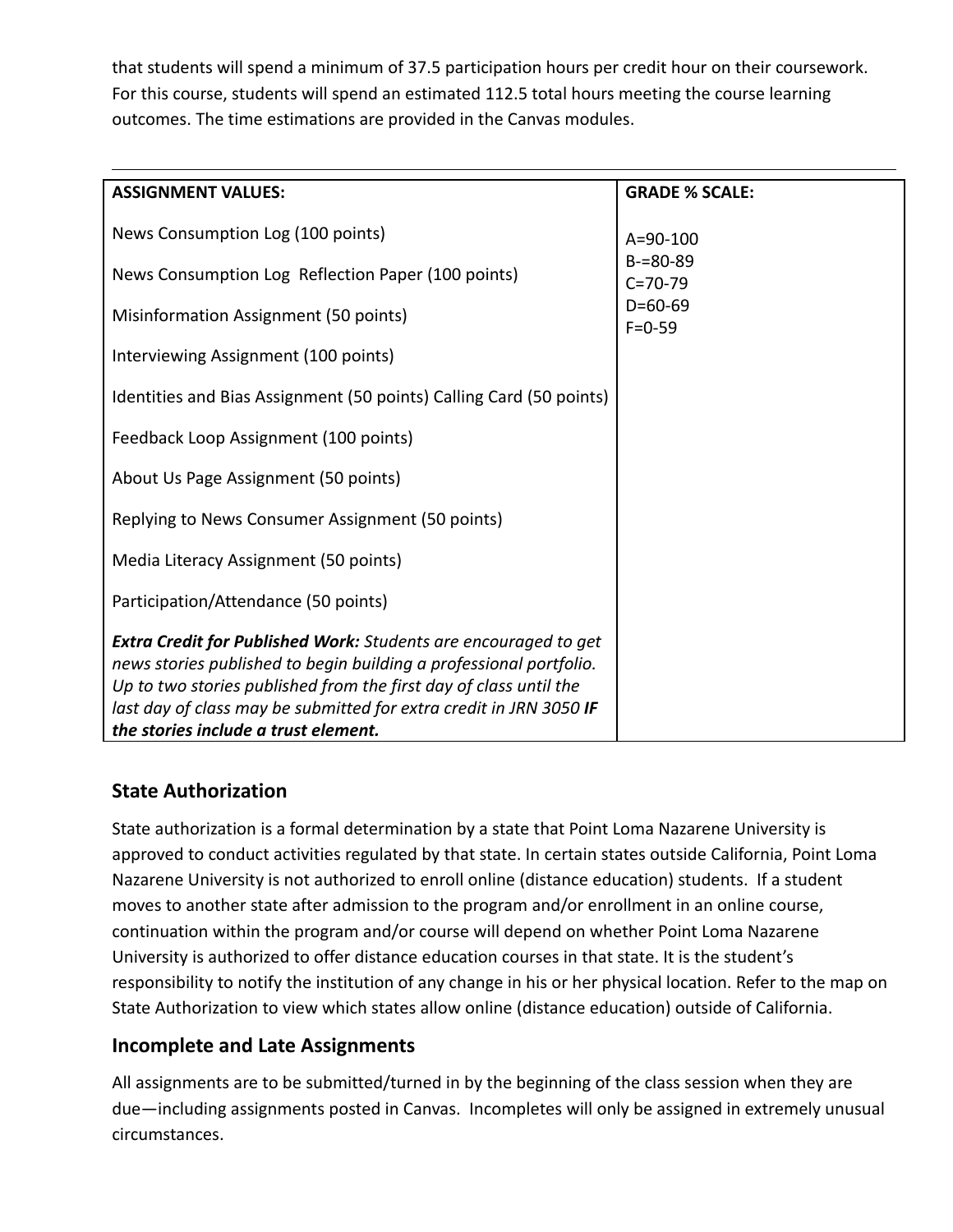# **PLNU Copyright Policy**

Point Loma Nazarene University, as a non-profit educational institution, is entitled by law to use materials protected by the US Copyright Act for classroom education. Any use of those materials outside the class may violate the law.

## **PLNU Academic Honesty Policy**

Students should demonstrate academic honesty by doing original work and by giving appropriate credit to the ideas of others. Academic dishonesty is the act of presenting information, ideas, and/or concepts as one's own when in reality they are the results of another person's creativity and effort. A faculty member who believes a situation involving academic dishonesty has been detected may assign a failing grade for that assignment or examination, or, depending on the seriousness of the offense, for the course. Faculty should follow and students may appeal using the procedure in the University Catalog. See [Academic Policies](https://catalog.pointloma.edu/content.php?catoid=41&navoid=2435) for definitions of kinds of academic dishonesty and for further policy information.

## **PLNU Academic Accommodations Policy**

If you have a diagnosed disability, please contact PLNU's Disability Resource Center (DRC) within the first two weeks of class to demonstrate need and to register for accommodation by phone at 619-849-2486 or by e-mail at [DRC@pointloma.edu.](mailto:DRC@pointloma.edu) See [Disability Resource Center](http://www.pointloma.edu/experience/offices/administrative-offices/academic-advising-office/disability-resource-center) for additional information.

## **PLNU Attendance And Participation Policy**

Regular and punctual attendance at all classes is considered essential to optimum academic achievement. If the student is absent from more than 10 percent of class meetings, the faculty member can file a written report which may result in de-enrollment. If the absences exceed 20 percent, the student may be de-enrolled without notice until the university drop date or, after that date, receive the appropriate grade for their work and participation. See [Academic Policies](http://catalog.pointloma.edu/content.php?catoid=18&navoid=1278) in the Undergraduate Academic Catalog.

#### **Assignments**

# **News Consumption Log & Reflection Paper**

**Description:** Students will keep track of the news/media they consume each week.

**Requirements**: Students will use [this log](https://docs.google.com/spreadsheets/d/1trv-u2xdkmNBalBVBSPOjO_M8aFbTFdw1dj5F9S8hiw/edit?usp=sharing) to keep track of the news and information they consume throughout the semester. At the end of the semester, the students will reflect on that consumption. While reflecting on the news they consumed you are consuming, they should consider the following questions:

- Did you feel the news was trustworthy and unbiased? Why/Why Not?
- What was the purpose of the news you consumed? Was it meant to inform? Persuade? Make you feel good? Get you to take action? Uncover something?
- Did you change your news-consuming habits throughout the semester? Why/Why not?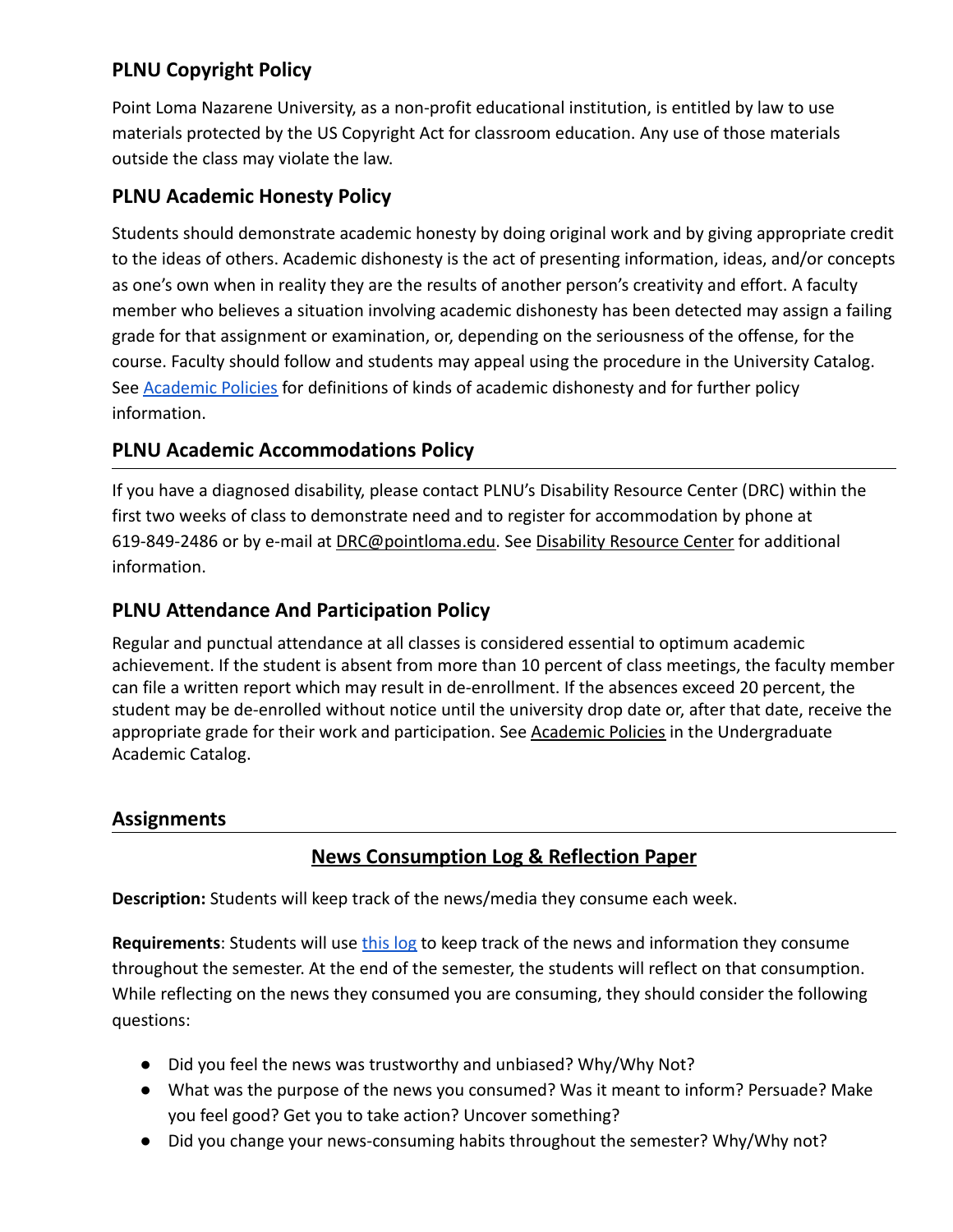● Did anything about your log and consumption habits surprise you? Why/Why not?

### **Misinformation Assignment**

**Description:** Students will learn how to tell if the information is misleading or created to deceive the public.

**Requirements**: Complete the following online course and to test your knowledge of misinformation/disinformation and gain a better understanding of how to report on conspiracy theories and incorrect information shared online.

- [Identifying and Tackling Manipulated Media](https://www.reuters.com/manipulatedmedia/en/)
- [Geolocation Challenge](https://firstdraftnews.org/en/education/curriculum-resource/test-your-verification-skills-with-our-geolocation-challenge/)
- [Observation Challenge](https://firstdraftnews.org/en/education/curriculum-resource/2-assessment-observation/)

## **Interviewing Assignment**

**Description:** Students will interview five classmates, family, friends, community members, professors, etc. to understand their concerns about journalism/news/media.

**Requirements**: Write about who you interviewed and what they said when you asked them about their concerns about the news media. The class will discuss the assignment in class and students should be prepared to talk about:

- What did you find? (While they're doing this I can create a map on the board of overlapping concerns)
- What was most concerning to you?
- What surprised you the most?
- Do you agree with the concerns raised?

## **Examining our Identities and Biases Assignment**

**Description:** Our experiences and personal biases can impact how we consume, interpret and feel about the media. What are your biases?

**Requirements**: Write about what your biases are and how you are working to consume news despite these biases. Or maybe you are not. Explain.

#### **Create a student calling card.**

In this assignment at the beginning of the semester as part of their work on knowing their identities and places of bias in relation to their specialty, they create a 300-word calling card to hand out to sources stating:

- Name
- Pronouns
- Phone number
- Email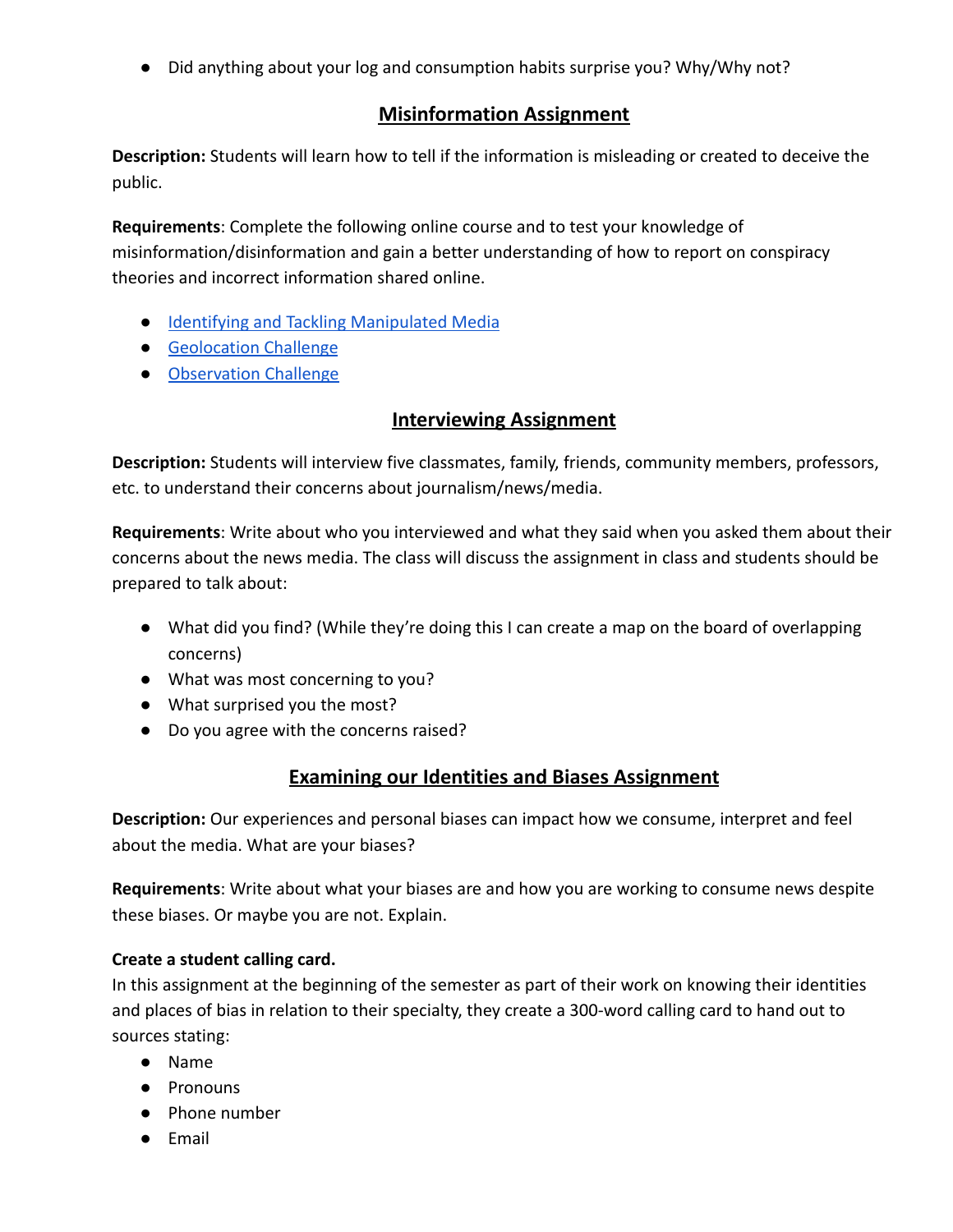- Topic reporting on and why
- Which of their identities may influence how they think about the topic and the process they will take to consider those influences and perhaps counteract them
- Their relationship with the community and topics they cover.

(This could also be attached to an email, shared on social, texted as an image, or printed as a handout.)

### **Feedback Loop Assignment**

Pick a news organization and based on their feedback loop (comments on social media, website) answer the following questions:

- What are some common threads? Identify two or three themes. Describe the nature of each assumption, complaint or attitude. Screenshot or quote examples from each one.
- What two or three things do you wish your specific audience or community understood about what you do?
	- $\circ$  If the audience understood those things, how would that benefit the journalists? How would *your* job be easier if you were better understood?
	- What would the benefits be for the audience? How would their news consumption be improved if they understood you better?

# **Score "About Us" pages and ethics policies**

Analyze and improve student media or another news outlet. Each person in a class could pick an outlet to score.

#### **Which of these elements are findable?**

- ❏ Mission statement and values (And do they address who the journalists work on behalf of?)
- ❏ Ethics policies
	- ❏ Corrections and accuracy
	- ❏ Financial independence
	- ❏ Political independence
	- ❏ Commitment to diversity
	- ❏ Photo and video editing and ethics
	- ❏ Conflicts of interest
- ❏ Ownership and funding
- ❏ History
- ❏ Staff list
- ❏ Submission instructions (for story tips, corrections, breaking news photos, etc.)
- ❏ Contact information that answers questions such as:
	- ❏ How to submit a news tip or a correction request
	- ❏ How to contact a specific newsroom department/journalist
	- ❏ Who to ask about delivery of your product (subscriptions, mobile app, website)
	- ❏ Who to ask about community sponsorships or placing an ad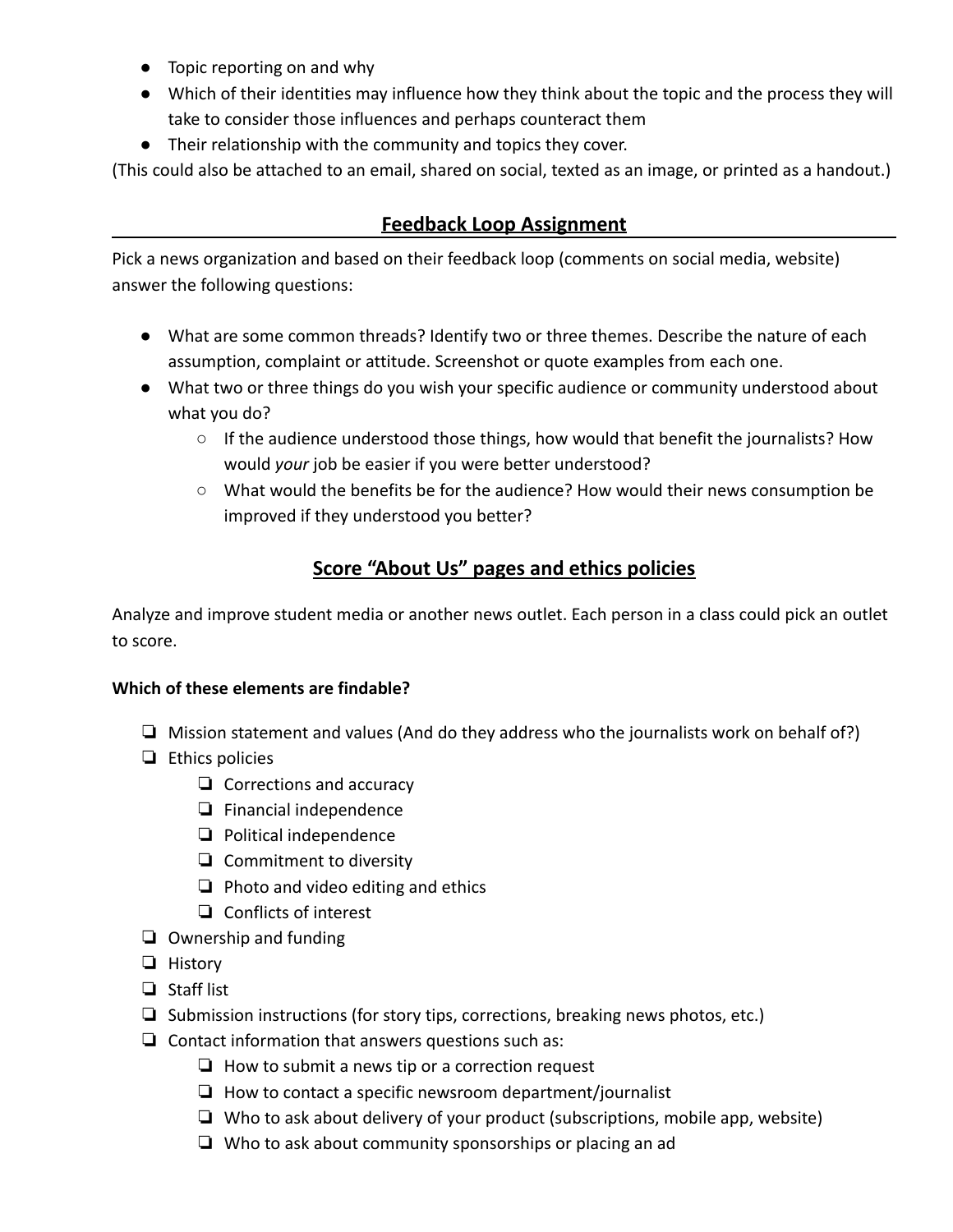## **Responding to News Consumers Assignment**

**OPTION ONE:** Practice responding to your own news consumers. Take a look at the assignment ["Understand mistrust in your own journalism](https://docs.google.com/document/d/1Np-eofJBdQWHBtgL6i69BZ37xQA3oPWdRlVrdwjEYAU/edit#heading=h.jh3zng3diw8e)," above. Pick three sample comments.

- Screenshot or paste the comment here, and summarize what the commenter was responding to, if applicable.
- Identify what "information gap" is present. What do you wish this person knew about journalism overall or this piece of journalism specifically?
- Draft a response, considering both the facts and tone of your message.
- Consider collecting the best responses in a document for the staff to refer back to and use as related issues appear in real time.

**OPTION TWO:** Read the following scenarios a newsroom could face, and draft responses. Each scenario represents a break in trust and an opportunity to demonstrate credibility and actively earn trust. Think critically about what the problem or misunderstanding really is. How could you respond in the moment, and what could the newsroom do proactively moving forward. Imagine you are speaking on behalf of the brand, not just yourself.

## **Media Literacy Story Assignment:**

You've learned that people do not know a lot about how journalism and "the media" work. Pick something related to journalism and what you know about how it works and explain it to your community. For this story, you can write something, create a video or digital news piece to be used on social platforms. All written pieces should be 500 words or less.

The story should be written and produced for a digital audience using AP style. All stories should include the following:

- Story text
- Image with caption
- Social media post (Twitter thread or Tweet, TikTok video, Instagram post or story, Facebook post or Facebook LIVE, etc.)

Criteria for grading includes accuracy, completeness, newsworthiness and significance of information, reader interest, fairness, organization of story, clarity, conciseness, precision of language, grammar, punctuation, spelling, proper use of style and production value.

#### *Examples from other news organizations:*

[https://www.wcpo.com/about-us/trust/wcpo-9-newsroom-staffers-break-down-the-life-cycle-of-a-new](https://www.wcpo.com/about-us/trust/wcpo-9-newsroom-staffers-break-down-the-life-cycle-of-a-news-story) [s-story](https://www.wcpo.com/about-us/trust/wcpo-9-newsroom-staffers-break-down-the-life-cycle-of-a-news-story)

<https://www.cpr.org/2020/08/28/how-cpr-news-plans-to-cover-the-2020-election/#sources>

<https://pen.org/how-to-talk-to-friends-and-family-who-share-misinformation/>